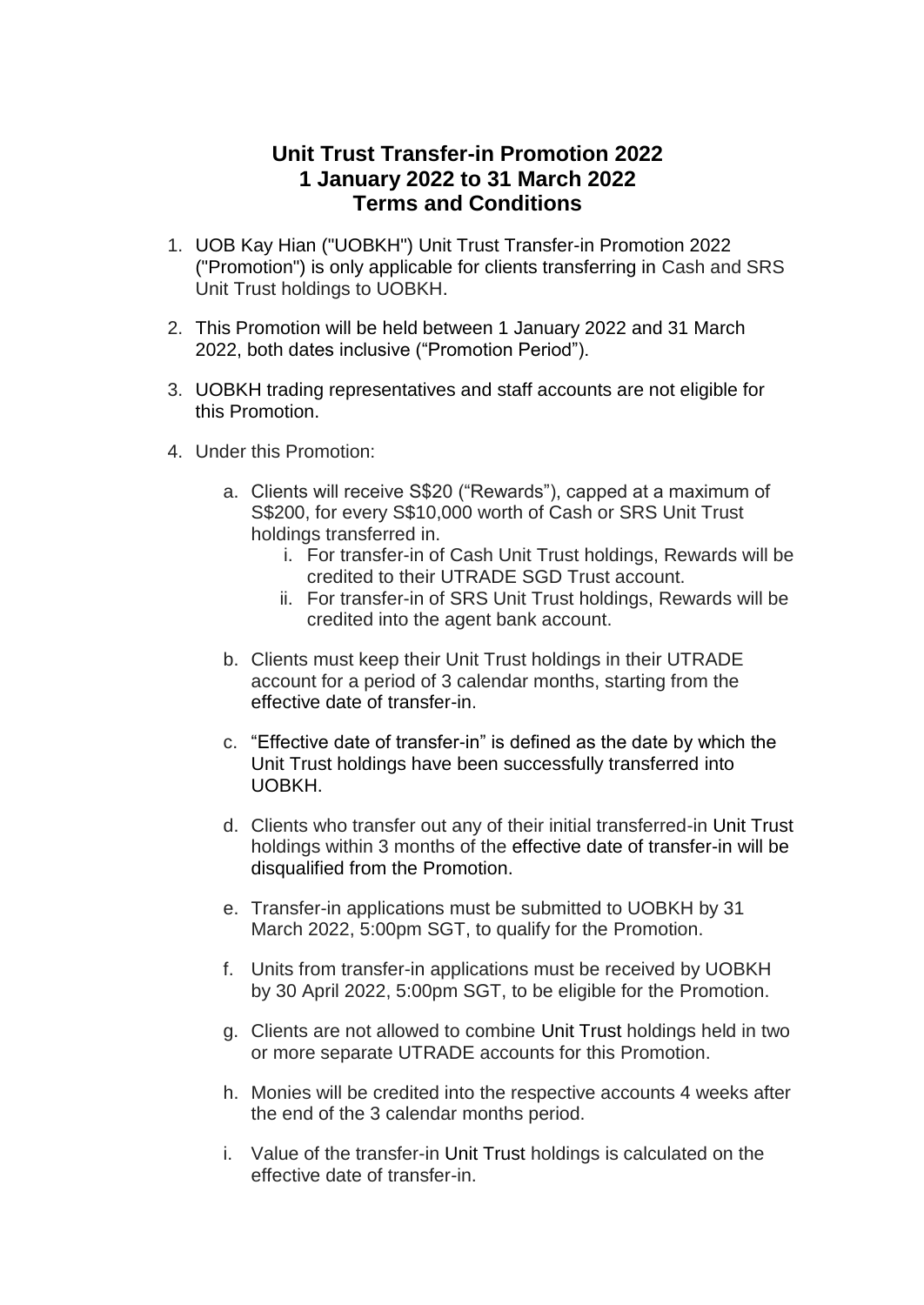- j. The month which the effective date of transfer-in is in will be counted towards the 3 calendar months eligibility period.
- 5. Eligible clients will be notified via email upon crediting of the Rewards.
- 6. Clients will continue to be bound by UOBKH Master Trading Agreement and the terms and conditions of any other agreement(s) that the respective clients may have entered into with UOBKH.
- 7. UOBKH reserves the right, in its absolute discretion, to disqualify/reject the client from this Promotion for any reason whatsoever, including upon the occurrence of the following:
	- a. The client failed to pay UOBKH for his/her executed trade(s) and/or has outstanding payment to UOBKH during the promotional period.
	- b. The client is deemed by UOBKH as not in good standing. If the client's account has been suspended temporarily or terminated by UOBKH due to any reason, the client will be disqualified from this Promotion.
- 8. UOBKH reserves the right to suspend, withdraw or terminate this Promotion at any time for any reason whatsoever and without notice. UOBKH shall not be liable to any person for any loss or damage howsoever arising in connection with the Promotion.
- 9. All participants in the Promotion expressly and irrevocably permit and authorise UOBKH to disclose, reveal and divulge information regarding their particulars to the parties involved in facilitating the promotional campaign. Further, UOBKH reserves the right to reveal clients' details, to the relevant authorities if it is requested to do so.
- 10.UOBKH reserves the right in its absolute discretion to add to, delete, vary, modify and/or supplement any one or more of these Terms and Conditions, at any time without prior notice, in such manner as UOBKH shall deem fit, including without limitation, the eligibility of any customer, product and market, the qualifying criteria and the promotional period, without assigning any reasons therefore and without any compensation whatsoever or being liable for any claims, costs, expenses, losses or damages suffered by any person as a result of the aforementioned matters or arising from these Terms and Conditions.
- 11.The decision of UOBKH on all matters relating to the Promotion and these Terms and Conditions shall be final, conclusive and binding on all UOBKH clients who participate, including, without limitation, any decision on the eligibility of any person or cancellation or suspension of the Promotion and no correspondence or appeal will be entertained.